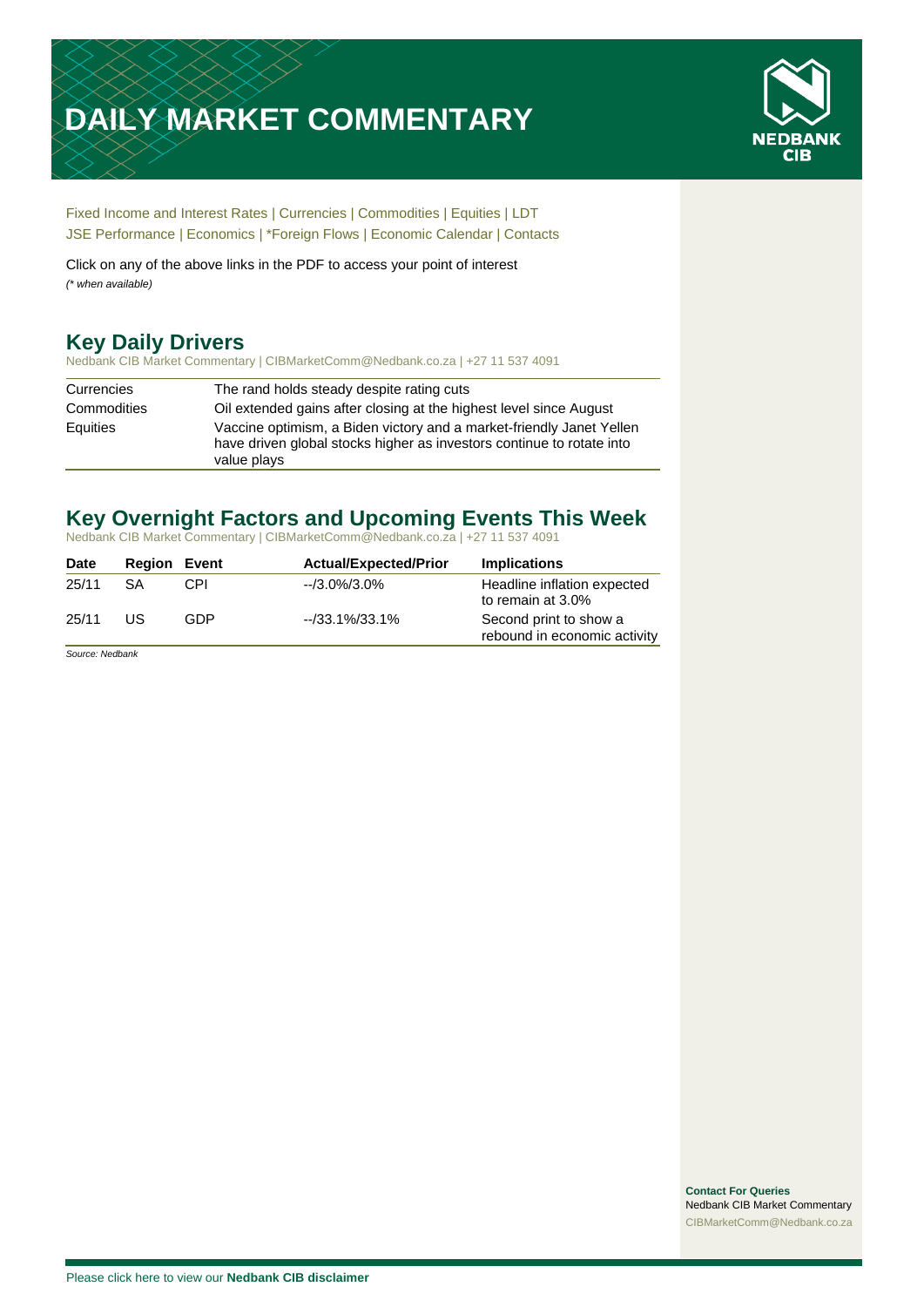## <span id="page-1-0"></span>**Fixed Income and Interest Rates**

Bond flow sales |+2711 535 4021 | Corporate Money Markets | +2711 535 4007 | Business Bank Money Markets | +2711 535 4006

|                               |                   | Δ       | Δ          | Δ          | Δ         | <b>MTD</b> trend |
|-------------------------------|-------------------|---------|------------|------------|-----------|------------------|
| <b>Bonds</b>                  | Last price        | 1d      | <b>MTD</b> | <b>YTD</b> | 12Month   |                  |
|                               | %                 | bps     | bps        | bps        | bps       |                  |
|                               |                   |         |            |            |           |                  |
| R208-0,3 yrs                  | 3,53              | $-1,25$ | 5,95       | $-320,75$  | $-319,05$ | ۸                |
| R186-6,1 yrs                  | 6,99              | $-0,10$ | $-8,10$    | $-125,40$  | $-140,30$ | ψ                |
| R2030-9,2 yrs                 | 8,88              | $-0,10$ | $-41,60$   | $-13,40$   | $-26,10$  | ψ                |
| R2048-27,3 yrs                | 11,01             | 0,15    | $-69,25$   | 93,45      | 84,95     | ψ                |
| US 10 yr                      | 0,86              | 0,90    | $-1,02$    | $-105,49$  | $-90,71$  | ψ                |
| <b>UK 10 yr</b>               | 0,32              | 1,60    | 5,60       | $-50,40$   | $-38,70$  | ۸                |
| German 10 yr                  | $-0,58$           | 0,20    | 4,60       | $-39,60$   | $-22,20$  | ۸                |
| Japan 10 yr                   | 0,02              | 0,90    | $-2,10$    | 3,20       | 9,50      | ψ                |
|                               |                   | Δ       | Δ          | Δ          | Δ         | <b>MTD</b> trend |
| <b>Money Market</b>           | <b>Last price</b> | 1d      | <b>MTD</b> | <b>YTD</b> | 12Month   |                  |
|                               | %                 | bps     | bps        | bps        | bps       |                  |
| SA reporate                   | 3,50              | 0,00    | 0,00       | $-300,00$  | $-300,00$ | ۰                |
| SA prime rate                 | 7,00              | 0,00    | 0,00       | $-300,00$  | $-300,00$ | ۰                |
| SA CPI (MTD = previous month) | 3,00              |         | $-10,00$   | $-100,00$  | $-110,00$ | ψ                |
| SA 3m JIBAR                   | 3,35              | 0,00    | 1,70       | $-345,00$  | $-345,00$ | ۸                |
| SA 3m NCD                     | 3,38              | 2,50    | 5,00       | $-345,00$  | $-342,50$ | ۸                |
| SA 6m NCD                     | 3,48              | 0,00    | 10,00      | $-385,00$  | $-378,75$ | ۸                |
| SA 12m NCD                    | 3,68              | 0,00    | 17,50      | $-395,00$  | $-403,75$ | ۸                |
| US 3m LIBOR                   |                   |         | $-1,09$    | $-170,35$  | $-169,39$ | ψ                |
|                               | 0,20              | $-0,78$ |            |            |           |                  |
| UK 3m LIBOR                   | 0,05              | 0,39    | 0,65       | $-74,06$   | $-75,14$  | ۸                |
| Japan 3m LIBOR                | $-0,10$           | $-0,02$ | 0,07       | $-5,47$    | $-0,27$   | φ                |

|                                  |                | Δ       | Δ          | Δ          | Δ         | <b>MTD</b> trend |
|----------------------------------|----------------|---------|------------|------------|-----------|------------------|
| <b>FRAs and Swaps</b>            | Last price     | 1d      | <b>MTD</b> | <b>YTD</b> | 12Month   |                  |
|                                  | $\frac{9}{20}$ | bps     | bps        | bps        | bps       |                  |
| 3X6 FRA                          | 3,36           | 0,00    | 21,50      | $-325,00$  | $-339,00$ | ۸                |
| 6X9 FRA                          | 3,40           | 0,00    | 4,00       | 3,00       | 4,00      | Φ                |
| 9X12 FRA                         | 3,50           | 0,00    | 30,75      | $-299,50$  | $-317,50$ | φ                |
| 18X21 FRA                        | 4,00           | 0,00    | 36,00      | $-258,00$  | $-280,50$ | φ                |
| SA 2yr Swap                      | 3,65           | 0,10    | 26,60      | $-293,40$  | $-309,20$ | φ                |
| SA 3yr Swap                      | 4,05           | $-0,50$ | 22,50      | $-262,00$  | $-281,00$ | φ                |
| SA 5yr Swap                      | 4,96           | 0,00    | 8,00       | $-199,00$  | $-220,00$ | φ                |
| SA 10yr Swap                     | 6,73           | 0,00    | $-32,00$   | $-95,00$   | $-115,00$ | J                |
| SA 15yr Swap                     | 7,60           | $-0,50$ | $-36,00$   | $-46,50$   | $-64,00$  | J                |
|                                  |                | Δ       | Δ          | Δ          | Δ         | <b>MTD</b> trend |
| <b>Spreads</b>                   | Last price     | 1d      | <b>MTD</b> | <b>YTD</b> | 12Month   |                  |
|                                  | $\frac{9}{20}$ | bps     | bps        | bps        | bps       |                  |
| 2v10y                            | $-3,08$        | 0.10    | 58,60      | $-198,40$  | $-194,20$ | ۸                |
| 3v10y                            | $-2,68$        | $-0,50$ | 54,50      | $-167,00$  | $-166,00$ | φ                |
| R2030-R208                       | 5,35           | 1,15    | $-47,55$   | 307,35     | 292,95    | ♦                |
| R2048-R2030                      | 2,13           | 0,25    | $-27,65$   | 106,85     | 111,05    | ⊎                |
| 5y-R2030                         | $-3,92$        | 0,10    | 49,60      | $-185.60$  | $-193,90$ | φ                |
| 10y-R2030                        | $-2,15$        | 0,10    | 9,60       | $-81,60$   | $-88,90$  | φ                |
| 15y-R2030                        | $-1,29$        | $-0,40$ | 5,60       | $-33,10$   | $-37,90$  | φ                |
|                                  |                |         |            |            |           |                  |
| SA 5yr CDS spread - basis points | 234,00         | 0,00    | $-47,00$   | 67,50      | 48,00     | V                |

#### **US 10 Year Yield SA 10 Year Yield**



*Source: Bloomberg, Nedbank Source: Bloomberg, Nedbank*

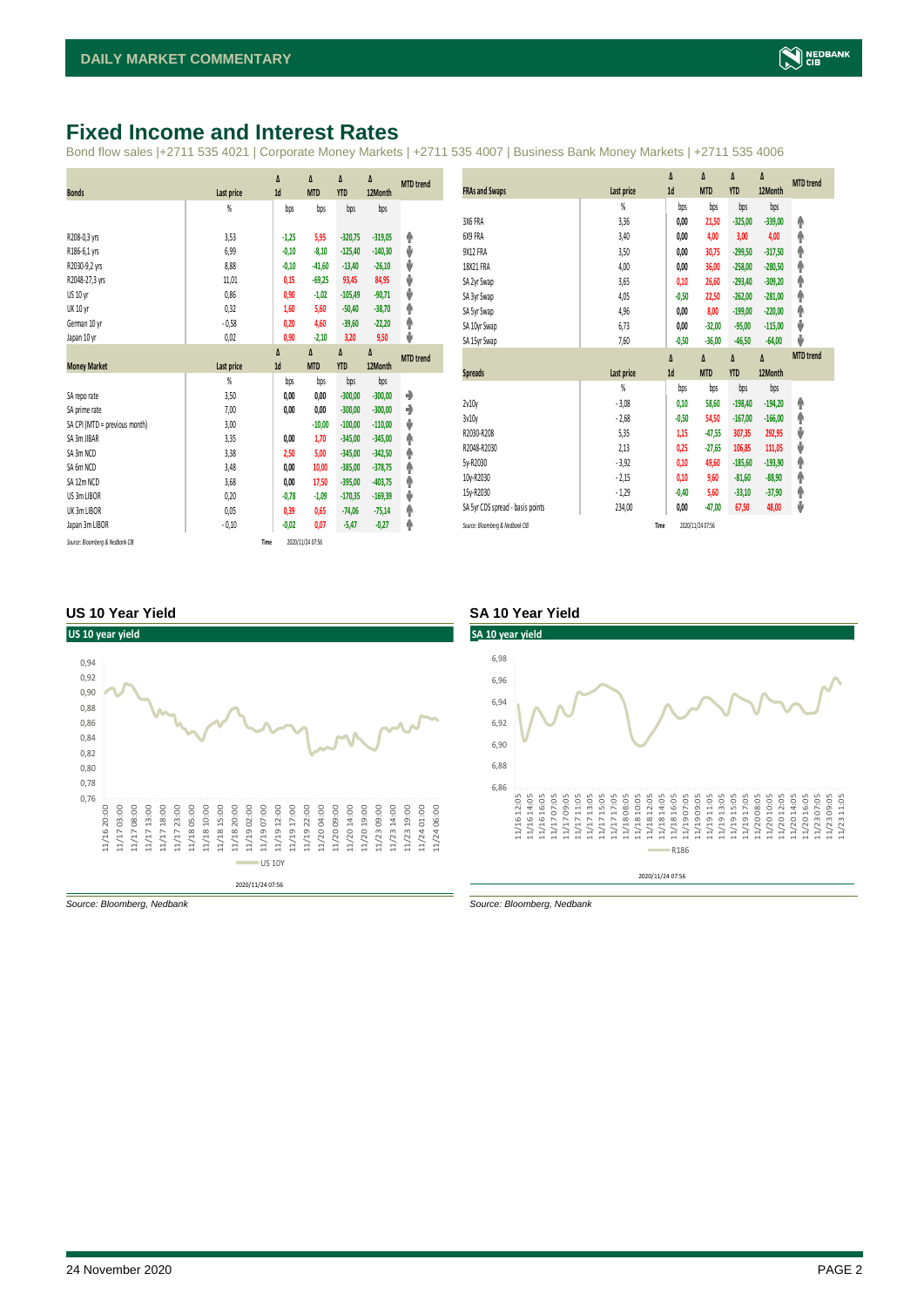

## <span id="page-2-0"></span>**Currencies**

Business Banking FX | +27 11 535 4003 | Corporate FX | +2711 535 4002 | Institutional FX | +2711 535 4005

- On Monday, the local session got underway with the rand trading in the mid-15.30s. The levels of activity were again limited, with the rand finding modest support despite the rating agency actions on Friday. The local unit reached a best level of 15.2600 on the day. As the local session drew to a close, demand for USD saw the rand lose ground to trade back above the 15.40 level, to a high print of 15.4600 on the day. This morning, the rand is currently trading at 15.3800, the EURZAR is trading at 18.2325 and the GBPZAR is currently at 20.5115.
- The international markets also remained within relatively limited trading ranges, with the EURUSD making a short-lived foray again yesterday beyond the 1.1900 level and thereafter testing the 1.1800 level. This morning, it currently trades at the middle of that range, at 1.1850. The GBPUSD traded between 1.3265 and 1.3396 on the day; this morning, it is currently trading at 1.3335. Gold continued on its declining trajectory; yesterday, it opened the session at 1,875.20, and this morning, it currently trades at 1,825.75.
- Data releases scheduled for today: locally, we have leading index data; from Europe, we have German GDP and IFO business climate data; from France, we have business and manufacturing confidence; and from the UK, we have retail sales. From the US, we have the house price index, consumer confidence and the Richmond Fed manufacturing index, and various Fed representatives are scheduled to speak.
- The markets continue to trade erratically, largely driven by prevailing headlines. The rand remains in a technical trading range between 15.20 and 15.70 at this time.

|                                 |            | X <sub>A</sub><br>$-1d$ | X <sub>A</sub><br><b>MTD</b> | $%$ $\Lambda$<br><b>YTD</b> | $% \Delta$<br>12Month | <b>MTD</b> trend | <b>USD trend</b>    |
|---------------------------------|------------|-------------------------|------------------------------|-----------------------------|-----------------------|------------------|---------------------|
| <b>Majors</b>                   | Last price |                         |                              |                             |                       |                  | <b>USD</b> weakness |
| GBPUSD                          | 1.33       | 0,10                    | 2,99                         | 0,58                        | 3.36                  | 4                | <b>USD</b> weakness |
| <b>EURUSD</b>                   | 1.19       | 0.08                    | 1.75                         | 5,69                        | 7.60                  | Φ                |                     |
| <b>USDJPY</b>                   | 104,38     | $-0,13$                 | $-0.27$                      | 4.05                        | $-4,36$               | ψ                | <b>USD</b> weakness |
| <b>USDAUD</b>                   | 1,37       | $-0,48$                 | $-4,00$                      | $-4,16$                     | $-7,41$               | ψ                | USD weakness        |
|                                 |            | $\%$ $\Delta$           | X <sub>A</sub>               | $% \Delta$                  | $% \Delta$            | <b>MTD</b> trend | ZAR trend           |
| <b>Rand crosses</b>             | Last price | $-1d$                   | <b>MTD</b>                   | <b>YTD</b>                  | 12Month               |                  |                     |
| <b>USDZAR</b>                   | 15,36      | $-0,34$                 | $-5,73$                      | 8,87                        | 3,82                  | ψ                | ZAR strength        |
| GBPZAR                          | 20,49      | $-0,31$                 | $-2,72$                      | 9,38                        | 6,95                  | ψ                | ZAR strength        |
| <b>FUR7AR</b>                   | 18,21      | $-0.23$                 | $-3.92$                      | 13,78                       | 10.61                 | ψ                | ZAR strength        |
| AUDZAR                          | 11,25      | 0,14                    | $-1,52$                      | 12,52                       | 10,94                 | ψ                | ZAR strength        |
| ZARJPY                          | 6,79       | 0.20                    | 5,27                         | $-14,12$                    | $-8,49$               | A                | ZAR strength        |
|                                 |            | X <sub>A</sub>          | X <sub>A</sub>               | $% \Delta$                  | $% \Delta$            | <b>MTD</b> trend | ZAR trend           |
| <b>African FX</b>               | Last price | $-1d$                   | <b>MTD</b>                   | <b>YTD</b>                  | 12Month               |                  |                     |
| ZARMWK (Malawian kwacha)        | 49,57      | 0,21                    | 8,10                         | $-6,29$                     | 0,22                  | 4                | ZAR strength        |
| ZARBWP (Botswana pula)          | 0,72       | 0,35                    | 2.69                         | $-4,92$                     | $-2,29$               | Φ                | ZAR strength        |
| ZARKES (Kenvan shilling)        | 7.14       | 0.48                    | 6.15                         | $-1,32$                     | 3.36                  | φ                | ZAR strength        |
| ZARMUR (Mauritian rupee)        | 2.61       | 0.40                    | 5.38                         | 0,40                        | 4,98                  | Φ                | ZAR strength        |
| ZARNGN (Nigerian naira)         | 24,78      | 0,34                    | 4,26                         | $-5,11$                     | 1.06                  | Ŵ                | ZAR strength        |
| ZARGHS (Ghanian cedi)           | 0.38       | 0.34                    | 5.63                         | $-7,13$                     | 0.03                  | Φ                | ZAR strength        |
| ZARZMW (Zambian kwacha)         | 1,36       | 0.34                    | 7.76                         | 26,51                       | 28,51                 | 4                | ZAR strength        |
| ZARMZN (Mozambican metical)     | 4.81       | 0,35                    | 6.29                         | 8,48                        | 10,22                 | ٨                | ZAR strength        |
|                                 |            | X <sub>A</sub>          | X <sub>A</sub>               | $% \Delta$                  | $% \Delta$            |                  |                     |
| <b>Emerging Market FX</b>       | Last price | $-1d$                   | <b>MTD</b>                   | <b>YTD</b>                  | 12Month               | <b>MTD</b> trend | <b>USD trend</b>    |
| <b>USDBRL</b> (Brazilian Real)  | 5.43       | 0.82                    | $-5,73$                      | 25,83                       | 22,20                 | ψ                | <b>USD</b> weakness |
| USDTRY (Turkish Lira)           | 7.91       | 0.31                    | $-5.52$                      | 24,75                       | 27.39                 | U                | USD weakness        |
| <b>USDMXN (Mexican Peso)</b>    | 20,06      | $-0.45$                 | $-5,54$                      | 5,67                        | 3,09                  | ψ                | USD weakness        |
| <b>USDINR</b> (Indian Rupee)    | 73,95      | $-0,20$                 | $-0,21$                      | 3,48                        | 3,01                  | ψ                | <b>USD</b> weakness |
| <b>USDRUB</b> (Russian Ruble)   | 76,16      | $-0,05$                 | $-4,42$                      | 18,61                       | 16,04                 | ψ                | USD weakness        |
| Source: Bloomberg & Nedbank CIB | Time       |                         | 2020/11/24 07:56             |                             |                       |                  |                     |

• Possible trading range for the rand today: 15.2000 to 15.6000

*\*Please note that the sign on the % change reflects the change on the headline number. The narrative indicates the trend direction over the month. For trade in any of these currencies, contact our FX dealing desks*



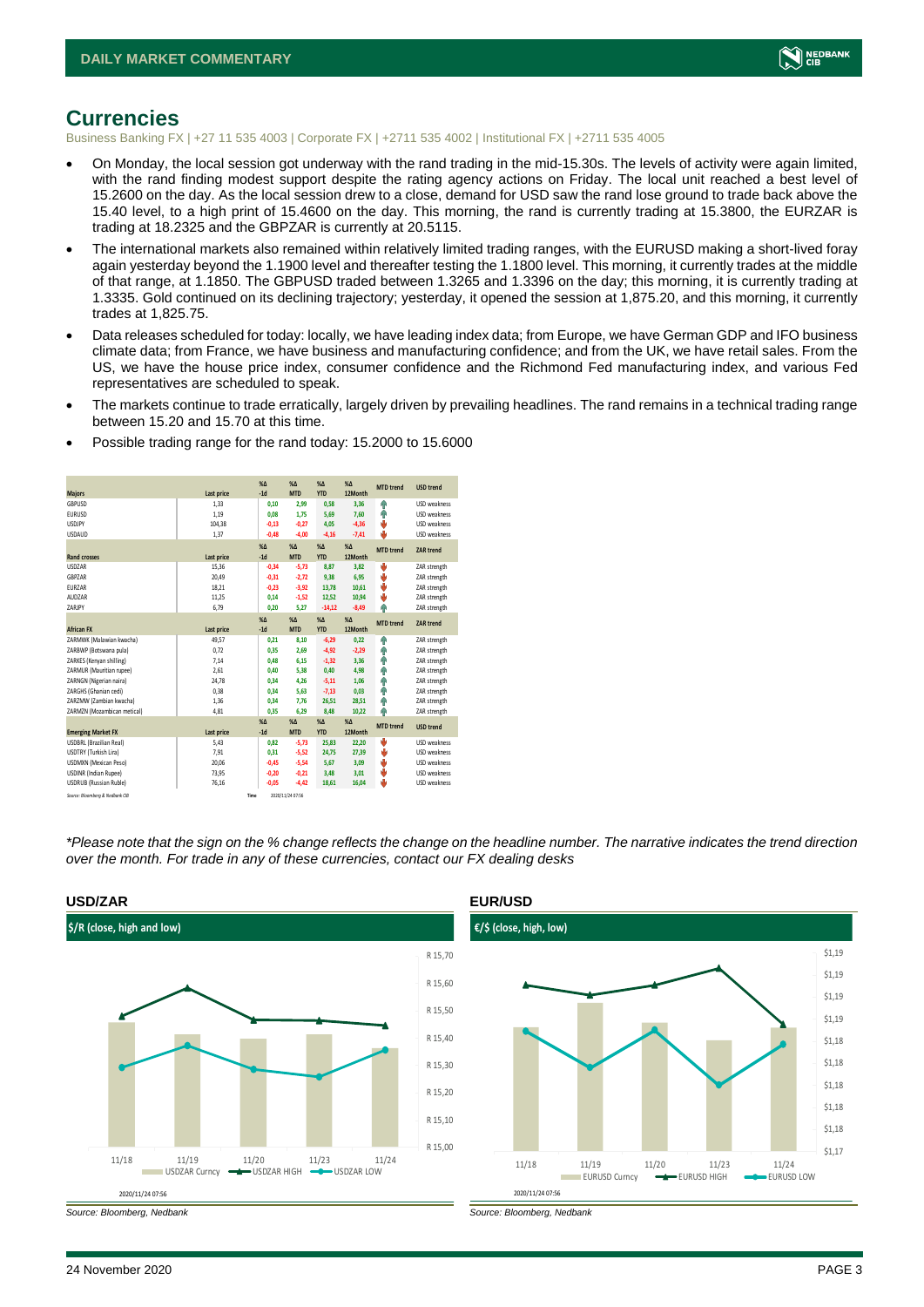## <span id="page-3-0"></span>**Commodities**

Nedbank CIB Market Commentary | CIBMarketComm@Nedbank.co.za | +27 11 537 4091| +27 11 535 4038

- Oil extended gains after closing at the highest level since August on signs Covid-19 vaccines could be rolled out with weeks and as the start of the U.S. presidential transition process aided markets in general.
- Gold prices eased in early Asian trade as Covid-19 vaccine developments and upbeat U.S. manufacturing data bolstered markets hopes of an economic recovery.

| <b>Commodities</b>              | Last price  | $%$ $\Delta$<br>$-1d$ | %Δ<br><b>MTD</b> | $%$ $\Delta$<br><b>YTD</b> | $%$ $\Delta$<br>12Month | <b>MTD</b> trend |
|---------------------------------|-------------|-----------------------|------------------|----------------------------|-------------------------|------------------|
| Brent near future (\$)          | 46,46       | 0,87                  | 24,03            | $-29,61$                   | $-26,71$                | Ŵ                |
| WTI crude (\$)                  | 43,49       | 1,00                  | 21,51            | $-28,77$                   | $-24,72$                | q,               |
| Gold spot (\$)                  | 1827,47     | $-0,57$               | $-2,73$          | 20,44                      | 25,58                   | Ŵ                |
| Platinum spot (\$)              | 938.34      | 0,86                  | 10,72            | $-2,92$                    | 4,57                    | Ĥ                |
| SA white maize spot (R)         | 3 4 2 3 .00 | 0,23                  | $-4,55$          | 31,65                      | 25,75                   | мu               |
| Source: Bloomberg & Nedbank CIB |             | Time                  | 2020/11/24 07:56 |                            |                         |                  |



2020/11/24 07:56

*Source: Bloomberg, Nedbank*





*Source: Bloomberg, Nedbank Source: Bloomberg, Nedbank*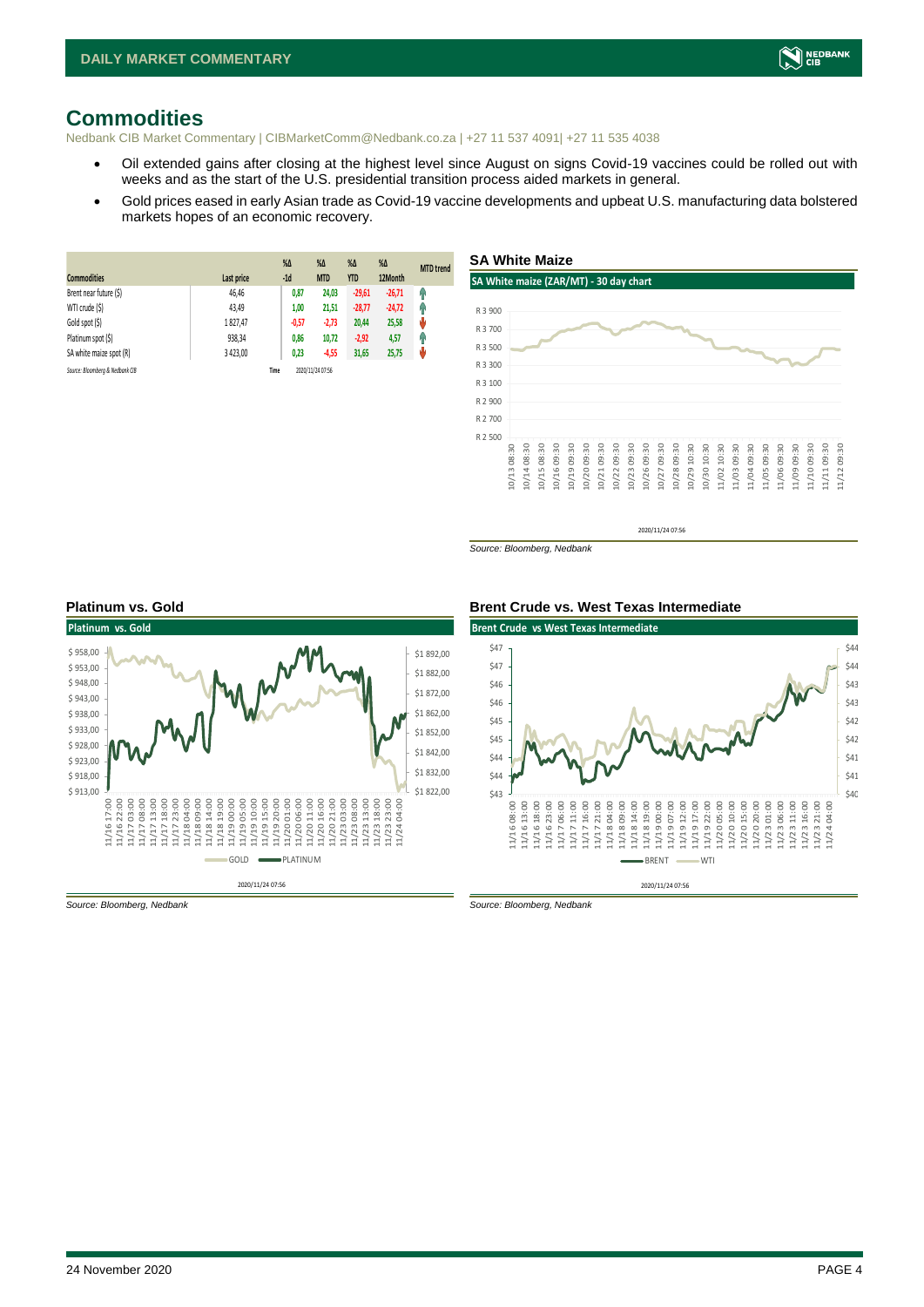

## <span id="page-4-1"></span><span id="page-4-0"></span>**Equities**

Cash equities | +2711 535 4030/31

### **South Africa**

• Top40 +1.2%; risk-on mood prevails as vaccine optimism grows with Regeneron being given authority to use antibody cocktail. NPN +2.40%/PRX +2.6%, after reporting a solid set of nrs; beat on our est., classifieds strong and cons FCF generation of USD370m. PPH -1.82%; FY20 results in line; outlook and gearing obvs +ve's with strong cash generation helping strengthen B/S…M&A? Rand was resilient given Friday's d/g's; banks +0.75%...GenRet -0.19%... SAPY +1.45% held up by NRP +9.16% (likely to remain in Top40). Worth noting: NPN/PRX buyback: The Share Purchase will commence on 24 November 2020 and end on 26 November 2021, or sooner if the maximum consideration under the Share Purchase is reached before then. Prosus has appointed intermediaries to execute the transaction within parameters set by it, allowing the execution of (re)purchases in the open market during open and closed periods. These intermediaries will make their trading decisions independently from, and uninfluenced by, Prosus and Naspers. The Naspers N ordinary shares held by Prosus after having been purchased under the Share Purchase will constitute Treasury shares under the JSE's Listings Requirements. Prosus intends not to exercise any voting rights attaching to the Naspers N ordinary shares acquired under the Share Purchase. USD1.37bn PRX and USD3.63bn NPN. Turnover at R19bn; 5.8m NRP at 7,600, with the name making up c.6.4% of the day's value traded, 1.5m ETFPLT, 1.2m GLN at 4,099.

### **UK/Europe**

• European stocks erased earlier gains as data signalled that the euro area is slipping into another contraction amid new virus-related restrictions. The Stoxx 600 dipped 0.2% at the close, reversing a rise of as much as 0.9%. Cyclical sectors were at the top of the benchmark, led by energy shares (+3.1%), miners (1.7%) and banks (+1.6%). Healthcare stocks (-1.1%) were dragged down by AstraZeneca, after its positive vaccine data left analysts with questions. The personal care, drug and grocery stores subgroup (-1.8%) was the biggest decliner. Euro Stoxx 50 down 0.1%, FTSE 100 down 0.1%, DAX down 0.1%, CAC 40 down 0.1%, FTSEMIB unchanged, IBEX 35 unchanged, AEX Index unchanged, Swiss Market Index down 0.3%. Credit: iTraxx Main down 0.9bps at 51.1, iTraxx Crossover down 6.2bps at 275.9.

### **USA**

• US stocks edged higher following the announcement of another COVID-19 vaccine breakthrough that showed the shot being developed by AstraZeneca and Oxford University had exceeded the level of efficacy sought by regulators. Banks, industrial companies and other businesses that have been beaten down during the pandemic powered the gains. The S&P 500 briefly extended gains on news that US President-elect Joe Biden will nominate former Federal Reserve Chair Janet Yellen as Treasury Secretary. She recently said the recovery will be uneven and lacklustre if Congress does not spend more to fight unemployment and keep small businesses afloat. The Dow closed 327.79 points higher at 29.591.27. The S&P gained 0.56% to end the day at 3,577.59, and the Nasdaq advanced 0.22% to 11,880.63. Russell 2000 picked up 32.96 points to 1,818.30, VIX down 4.39% to 22.66.

### **Asia**

• Stocks outperformed in Japan and Australia. They also rose in South Korea and were little changed in Hong Kong and China. Chinese mainland stock markets started the day on different trajectories, with the automobile sector paving the way for those who rose. The Shanghai Composite Index began 0.21% lower at 3,407.41. The Shenzhen Component Index started at 13,958.01, up 0.02%. The ChiNext Price Index, which tracks growth enterprises in Shenzhen, gained 0.13% to 2,689.80. Carmakers edged up 2.4%, while hydrogen fuel cell and electric-car recharging firms collectively climbed 1.8%.

|                                 |            | $\%$ $\Delta$ | $\%$ $\Delta$    | $\%$ $\Delta$  | %Δ       | 2019        | <b>MTD</b> trend |
|---------------------------------|------------|---------------|------------------|----------------|----------|-------------|------------------|
| <b>Developed Markets</b>        | Last price | $-1d$         | <b>MTD</b>       | <b>YTD</b>     | 12Month  | Performance |                  |
| Dow Jones                       | 29 591,27  | 1,12          | 11,66            | 3,69           | 6,15     | 22,34       | ۸                |
| Nasdao                          | 11 880.63  | 0.22          | 8.88             | 32,41          | 39,45    | 35,23       | ٨                |
| S&P 500                         | 3577,59    | 0,56          | 9,41             | 10,73          | 15,02    | 28,88       | ۸                |
| DJ Eurostoxx 50                 | 3 463,04   | $-0,13$       | 17,07            | $-7.53$        | $-6,08$  | 25,12       | ۸                |
| DAX                             | 13 126,97  | $-0,08$       | 13,59            | $-0.92$        | $-0.28$  | 25,22       | ۸                |
| CAC                             | 5 492,15   | $-0,07$       | 19,54            | $-8,13$        | $-6,80$  | 26,46       | ٨                |
| FTSE                            | 6 3 3 3.84 | $-0.28$       | 13,57            | $-16,02$       | $-13,55$ | 12,00       | ۸                |
| ASX200                          | 6 644,10   | 1,26          | 12,09            | $-0,60$        | $-0.98$  | 13,38       | ۸                |
| Nikkei 225                      | 26 145.44  | 2.42          | 13,79            | 10.52          | 13,12    | 20,93       | ٨                |
| MSCI World                      | 2546,90    | 0,27          | 11,08            | 7,99           | 12,01    | 25,19       | Ą                |
|                                 |            | $\%$ $\Delta$ | %Δ               | $\%$ $\Delta$  | %Δ       | 2019        | <b>MTD</b> trend |
| <b>Emerging Markets</b>         | Last price | $-1d$         | <b>MTD</b>       | <b>YTD</b>     | 12Month  | Performance |                  |
| Hang Seng                       | 26 481,33  | $-0,02$       | 9,85             | $-6,06$        | $-0.43$  | 9,07        | ۸                |
| Shanghai                        | 3 403,51   | $-0,32$       | 5,55             | 11,59          | 17,96    | 23,72       | ۸                |
| Brazil Bovespa                  | 107 378,90 | 1,26          | 14,29            | $-7,15$        | $-1,21$  | 27,07       | ۸                |
| India - NSE                     | 44 380.55  | 0.69          | 12,03            | 7.58           | 9,96     | 14,38       | ٨                |
| Russia Micex                    | 3 047,06   | $-0,13$       | 13,25            | 0.04           | 3,37     | 28,21       | ۸                |
| <b>MSCI Emerging</b>            | 1220,52    | 0,93          | 10,61            | 9,50           | 16,40    | 15,38       | ٨                |
|                                 |            | $\%$ $\Delta$ | $\%$ $\Delta$    | $\frac{9}{40}$ | %Δ       | 2019        | <b>MTD</b> trend |
| <b>SA Indices</b>               | Last price | $-1d$         | <b>MTD</b>       | <b>YTD</b>     | 12Month  | Performance |                  |
| ISE All Share                   | 57 147,31  | 0,94          | 10,57            | 0,11           | 0,68     | 8,24        | ۸                |
| Top 40                          | 52 478,55  | 1,08          | 10,54            | 3,27           | 3,95     | 8,75        | ۸                |
| Resi 10                         | 51 771.17  | 0.65          | 9.41             | 5.10           | 11.53    | 20.01       | φ                |
| Indi 25                         | 79 917,53  | 1,49          | 8,82             | 15,31          | 14,09    | 8,82        | ۸                |
| Fini 15                         | 11 337.90  | 0.62          | 19,85            | $-27,67$       | $-30,39$ | $-4,30$     | ۸                |
| Source: Bloomberg & Nedbonk CIB |            | Time          | 2020/11/24 07:56 |                |          |             |                  |





```
Source: Bloomberg, Nedbank
```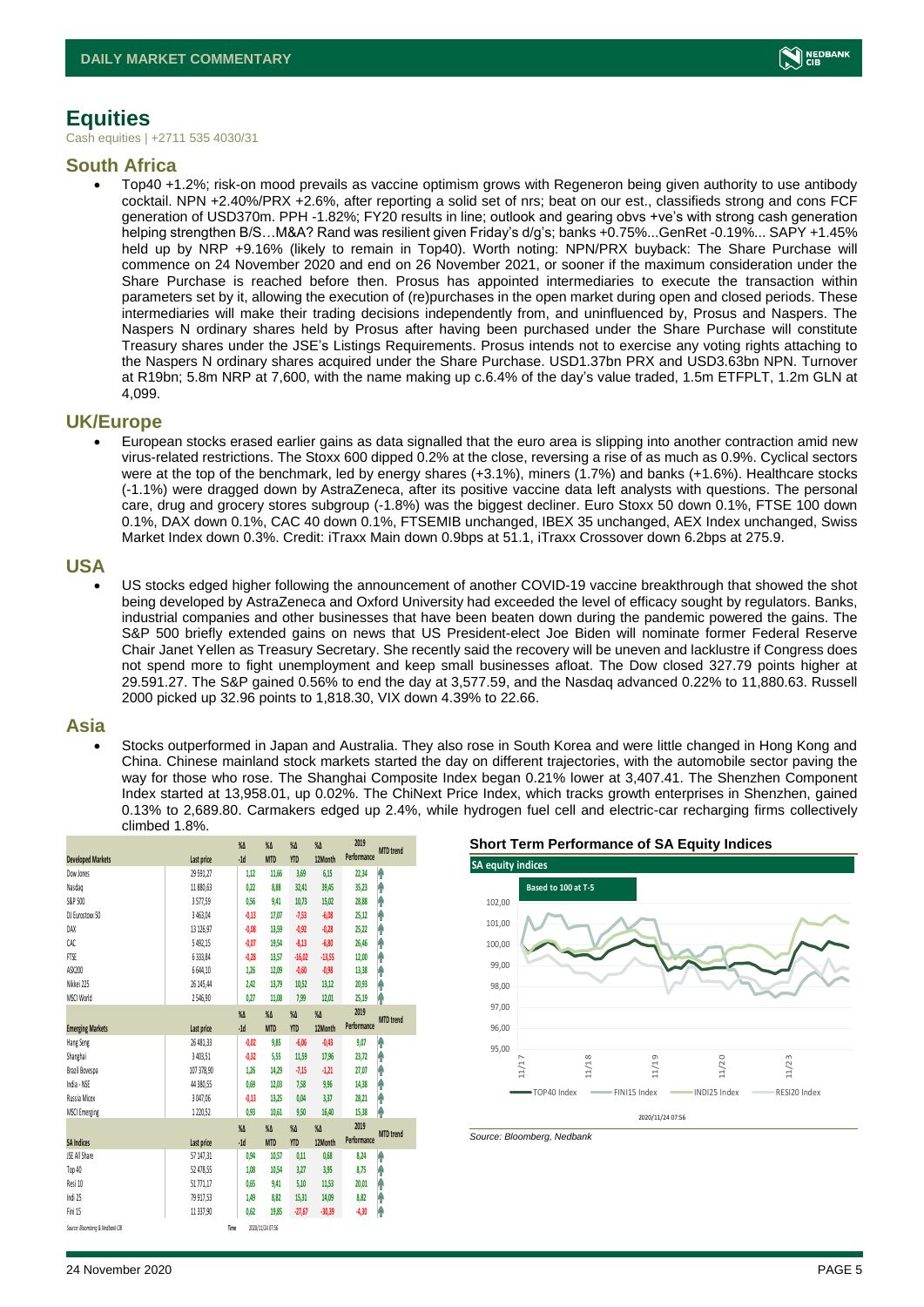## **Last Day To Trade**

Susan Correia | Scorreia@Nedbankcapital.co.za | +27 11 295 8227

| <b>SHARE CODE</b> | <b>SHARE NAME</b>         | <b>DIVIDEND / INTEREST RATE</b> |  |  |  |  |  |  |
|-------------------|---------------------------|---------------------------------|--|--|--|--|--|--|
| 24 November 2020  |                           |                                 |  |  |  |  |  |  |
| <b>AFT</b>        | Afrimat Ltd               | dividend @ 36cps                |  |  |  |  |  |  |
| <b>CTK</b>        | Cartrack Holdings Ltd     | dividend @ 87cps                |  |  |  |  |  |  |
| <b>IVTP</b>       | Invicta Holdings Ltd Pref | dividend @ 314.881340cps        |  |  |  |  |  |  |
| <b>NPN</b>        | Naspers Ltd -N-           | dividend @ 580cps               |  |  |  |  |  |  |

*Source: JSE*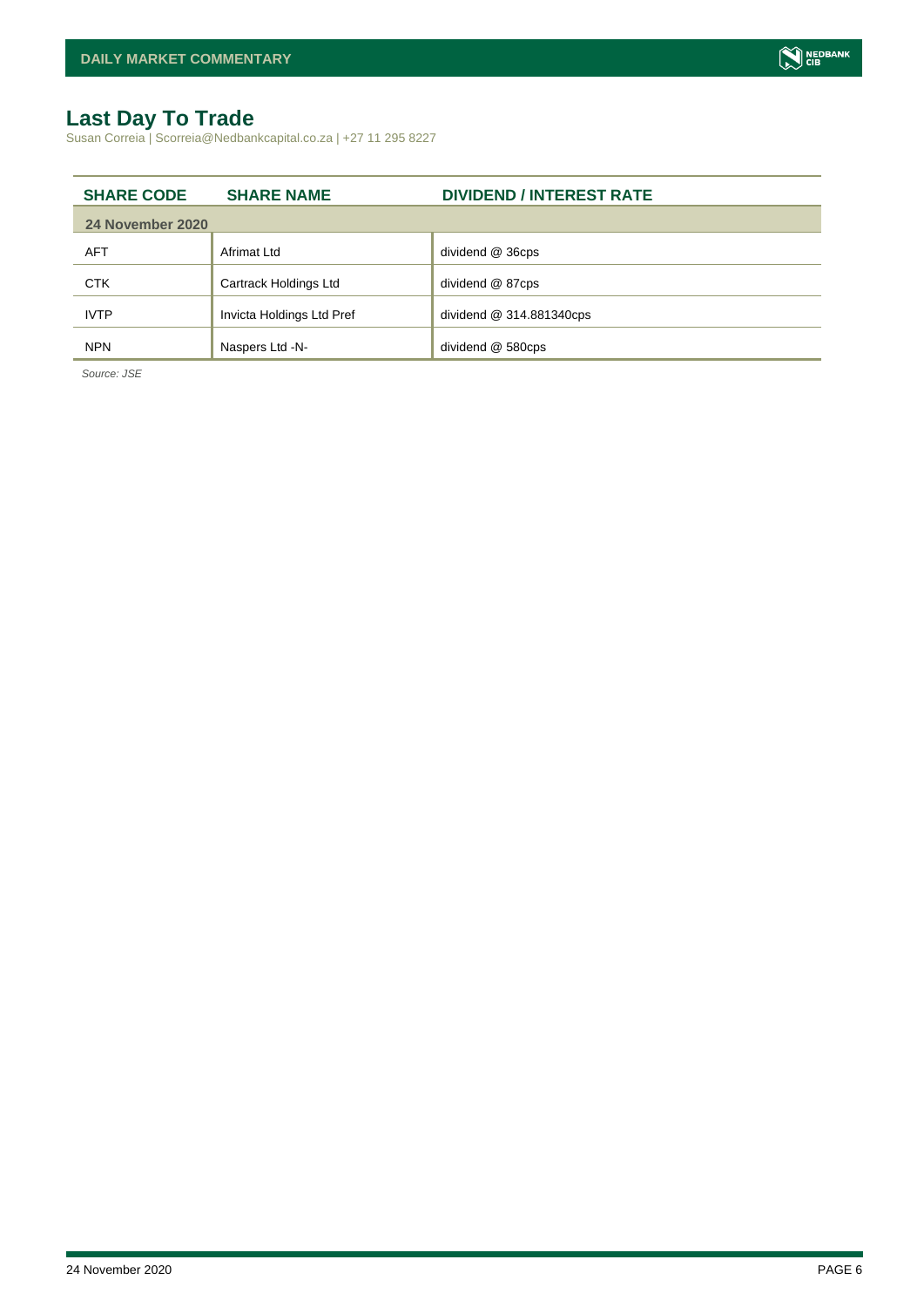## <span id="page-6-0"></span>**JSE Performance**

Nedbank CIB Market Commentary | CIBMarketComm@Nedbank.co.za | +27 11 537 4091

|                                    |            | $\%$ $\Delta$ | %Δ         | %Δ         | %Δ       | 2019        | <b>MTD</b> trend |
|------------------------------------|------------|---------------|------------|------------|----------|-------------|------------------|
| <b>Top40 constituents</b>          | Last price | $-1d$         | <b>MTD</b> | <b>YTD</b> | 12Month  | Performance |                  |
| ABG: Absa Group Ltd                | 107,44     | 1,71          | 23,59      | $-28,04$   | $-32,77$ | $-7,74$     | φ                |
| AGL : Anglo American Plc           | 447,96     | 2,63          | 19,19      | 12,32      | 15,13    | 23,76       | φ                |
| AMS: Anglo American Platinum Ltd   | 1 1 3 1,09 | $-1,51$       | 6,16       | $-11,58$   | $-6,86$  | 143,03      | φ                |
| ANG: Anglogold Ashanti Ltd         | 327,00     | $-5,58$       | $-11,34$   | 3,32       | 15,87    | 74,14       | ψ                |
| APN : Aspen Pharmacare Holdings Lt | 126,00     | $-0,47$       | 19,37      | 5,69       | 6,28     | $-11,57$    | φ                |
| BHP: Bhp Group Plc                 | 345,75     | 2,90          | 10,72      | 4,84       | 7,19     | 8,56        | Λ                |
| BID: Bid Corp Ltd                  | 280,71     | 1,61          | 26,05      | $-14,99$   | $-18,22$ | 24,61       | φ                |
| BTI: British American Tobacco Plc  | 557,86     | $-1,26$       | 8,94       | $-6,61$    | $-1,04$  | 27,29       | φ                |
| BVT: Bidvest Group Ltd             | 157,94     | $-1,66$       | 18,52      | $-22,87$   | $-27,05$ | $-1,01$     | φ                |
| CFR : Financiere Richemont-Dep Rec | 129,10     | 1,86          | 27,52      | 17,87      | 15,76    | 16,96       | φ                |
| CLS : Clicks Group Ltd             | 245,96     | $-0,31$       | 4,24       | $-4,14$    | $-3,89$  | 34,02       | φ                |
| CPI : Capitec Bank Holdings Ltd    | 1318,16    | $-0,28$       | 15,63      | $-8,85$    | $-9,24$  | 29,35       | φ                |
| DSY: Discovery Ltd                 | 124,54     | 0,46          | 16,39      | 3,24       | $-3,46$  | $-24,51$    | φ                |
| EXX : Exxaro Resources Ltd         | 117,33     | $-3,43$       | 7,61       | $-10,53$   | $-12,22$ | $-4,88$     | φ                |
| FSR: Firstrand Ltd                 | 46,68      | 1,46          | 24,15      | $-25,67$   | $-28,93$ | $-4,21$     | φ                |
| GFI: Gold Fields Ltd               | 139,85     | $-5,50$       | $-19,00$   | 45,87      | 80,03    | 94,30       | ψ                |
| GRT : Growthpoint Properties Ltd   | 12,32      | 0,41          | 16,12      | $-44,28$   | $-46,06$ | $-5,11$     | φ                |
| HAR : Harmony Gold Mining Co Ltd   | 67,24      | $-5,19$       | $-15,69$   | 31,33      | 43,16    | 103,17      | ψ                |
| IMP : Impala Platinum Holdings Ltd | 159,00     | $-3,88$       | 11,37      | 10,79      | 41,57    | 291,28      | φ                |
| INL: Investec Ltd                  | 36,77      | $-2,98$       | 23,35      | $-37,61$   | $-37,57$ | 5,01        | φ                |
| INP: Invested Plc                  | 37,30      | $-2,89$       | 25,38      | $-43,25$   | $-43,05$ | 2,89        | φ                |
| MCG: Multichoice Group Ltd         | 135,92     | 4,37          | 1,46       | 16,67      | 11,41    |             | φ                |
| MNP: Mondi Plc                     | 342,50     | 0,88          | 12,42      | 4,97       | 8,35     | 7,31        | φ                |
| MRP : Mr Price Group Ltd           | 153,06     | 0,62          | 24,57      | $-16,13$   | $-14,84$ | $-25,86$    | φ                |
| MTN: Mtn Group Ltd                 | 67,69      | 1,45          | 17,13      | $-17,94$   | $-28,24$ | $-7,31$     | φ                |
| NED : Nedbank Group Ltd            | 127,90     | $-0,35$       | 33,26      | $-40,32$   | $-46,12$ | $-21,99$    | φ                |
| NHM: Northam Platinum Ltd          | 173,53     | $-0,60$       | 12,09      | 40,37      | 64,06    | 185,76      | φ                |
| NPN: Naspers Ltd-N Shs             | 3 196,20   | 2,40          | 1,10       | 39,52      | 43,13    | 19,65       | φ                |
| NRP : Nepi Rockcastle Plc          | 77,00      | 9,16          | 33,75      | $-35,15$   | $-36,77$ | 9,58        | φ                |
| OMU: Old Mutual Ltd                | 12,00      | 0,33          | 27,93      | $-38,96$   | $-39,02$ | $-12,23$    | φ                |
| PRX: Prosus Nv                     | 1683,00    | 2,60          | 3,45       | 59,89      | 66,42    |             | φ                |
| REM : Remgro Ltd                   | 96,39      | $-0,26$       | 11,60      | $-32,38$   | $-32,55$ | 0,13        | f                |
| RNI : Reinet Investments Sca       | 283,00     | 0,54          | 9,76       | 1,98       | $-5,51$  | 27,03       | φ                |
| SBK: Standard Bank Group Ltd       | 125,00     | 0,09          | 17,85      | $-25,74$   | $-28,58$ | $-5,87$     | φ                |
| SHP : Shoprite Holdings Ltd        | 127,00     | $-1,29$       | $-1,48$    | 0,86       | $-3,96$  | $-33,78$    | V                |
| SLM : Sanlam Ltd                   | 55,12      | 0,25          | 16,61      | $-30,32$   | $-32,22$ | $-0,88$     | φ                |
| SOL: Sasol Ltd                     | 115,80     | 2,13          | 37,81      | $-61,84$   | $-59,03$ | $-28,59$    | φ                |
| SPP: Spar Group Limited/The        | 198,21     | 0,35          | 14,80      | 0,35       | $-2,91$  | $-4,81$     | φ                |
| SSW : Sibanye Stillwater Ltd       | 51,81      | $-1,78$       | 10,40      | 44,36      | 86,64    | 258,18      | φ                |
| VOD: Vodacom Group Ltd             | 124,67     | $-0,74$       | 1,75       | 8,13       | $-4,13$  | $-12,65$    | φ                |
| WHL: Woolworths Holdings Ltd       | 37,49      | $-0,42$       | 7,33       | $-22,86$   | $-35,73$ | $-11,78$    | φ                |
|                                    |            |               |            |            |          |             |                  |

 $Source: Bloomberg & Nedbank *CB*$ 

Time 2020/11/24 07:56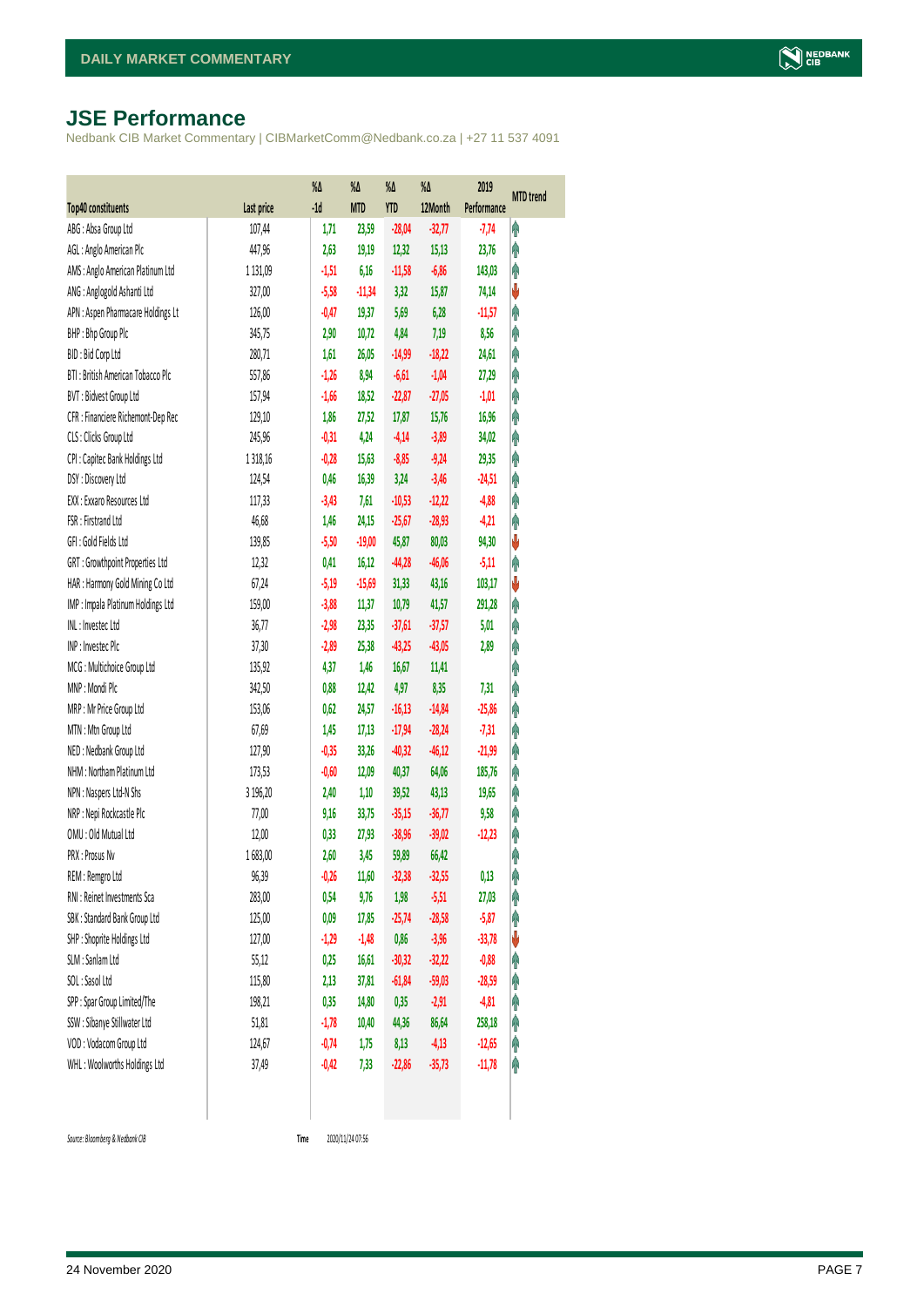## <span id="page-7-0"></span>**Foreign Flows**

Nedbank CIB Market Commentary | CIBMarketComm@Nedbank.co.za | +27 11 537 4091

| Foreign flows (bn)                  | <b>Week to 20 Nov 2020</b> | Month to 20 Nov 2020 | <b>Year to 20 Nov 2020</b> |
|-------------------------------------|----------------------------|----------------------|----------------------------|
| Foreign flows into SA equity market | -R 5.493                   | -R 17,092            | -R 127,414                 |
| Foreign flows into SA bond market   | R 1.099                    | R 1.570              | -R 21.147                  |
| Total foreign flows                 | -R 4.393                   | -R 15.522            | -R 148.561                 |
| Source: Bloomberg                   | 2020/11/24 07:56           |                      |                            |

### **Foreign Equity Flows: 5 Day History Foreign Bond Flows: 5 Day History**





*Source: Bloomberg, Nedbank Source: Bloomberg, Nedbank*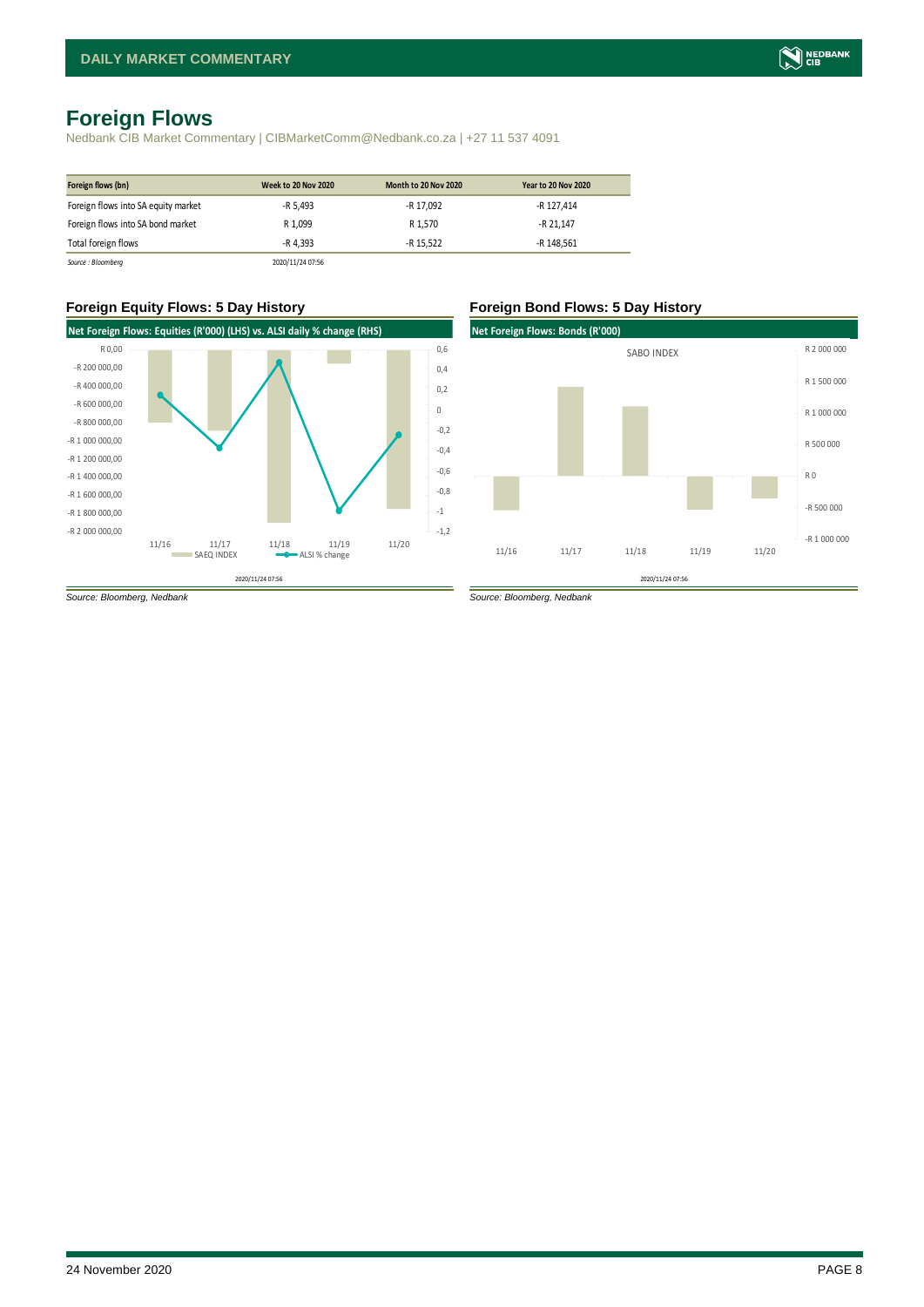## <span id="page-8-0"></span>**Economic Calendar**

Nedbank CIB Market Commentary | CIBMarketComm@Nedbank.co.za | +27 11 537 4091

|                          | Country | Event                                | Period           | Survey         | Actual                   | Prior    | Revised |
|--------------------------|---------|--------------------------------------|------------------|----------------|--------------------------|----------|---------|
| 23-November              |         |                                      |                  |                |                          |          |         |
| 10:30 AM                 | GE      | Markit Germany Services PMI          | <b>NOV P</b>     | 46,3           | 46,2                     | 49,5     |         |
| 10:30 AM                 | GE      | Markit/BME Germany Manufacturing PMI | NOV P            | 56,0           | 57,9                     | 58,2     |         |
| 11:00 AM                 | EC      | Markit Eurozone Services PMI         | NOV P            | 42,0           | 41,3                     | 46,9     |         |
| 11:00 AM                 | EC      | Markit Eurozone Manufacturing PMI    | NOV P            | 53,2           | 53,6                     | 54,8     |         |
| 11:30 AM                 | UK      | Markit/CIPS UK Services PMI          | NOV P            | 43,0           | 45,8                     | 51,4     |         |
| 11:30 AM                 | UK      | Markit UK PMI Manufacturing SA       | NOV P            | 50,5           | 55,2                     | 53,7     |         |
| 03:30 PM                 | US      | Chicago Fed Nat Activity Index       | OCT              | 0,27           | 0,83                     | 0,27     | 0,32    |
| 04:45 PM                 | US      | Markit US Services PMI               | <b>NOV P</b>     | 55,0           | 57,7                     | 56,9     |         |
| 04:45 PM                 | US      | Markit US Manufacturing PMI          | <b>NOV P</b>     | 53,0           | 56,7                     | 53,4     |         |
| 24-November              |         |                                      |                  |                |                          |          |         |
| 09:00 AM                 | GE      | GDP SA QoQ                           | 3QF              | 8,20%          | $\overline{\phantom{a}}$ | 8,20%    |         |
| 09:00 AM                 | GE      | <b>GDP NSA YoY</b>                   | 3QF              | $-4,10%$       | ÷,                       | $-4,10%$ |         |
| 09:00 AM                 | SA      | Leading Indicator                    | SEP              |                |                          | 103,5    |         |
| 11:00 AM                 | GE      | <b>IFO Expectations</b>              | <b>NOV</b>       | 93,5           |                          | 95,0     |         |
| 11:00 AM                 | GE      | IFO Current Assessment               | <b>NOV</b>       | 87,5           |                          | 90,3     |         |
| 11:00 AM                 | GE      | IFO Business Climate                 | <b>NOV</b>       | 90,2           |                          | 92,7     |         |
| 04:00 PM                 | US      | S&P CoreLogic CS 20-City YoY NSA     | SEP              | 5,30%          | $\overline{a}$           | 5,18%    |         |
| 05:00 PM                 | US      | Conf. Board Consumer Confidence      | <b>NOV</b>       | 97,9           |                          | 100,9    |         |
| 05:00 PM                 | US      | Richmond Fed Manufact. Index         | <b>NOV</b>       | 20             | ÷,                       | 29       |         |
| 25-November              |         |                                      |                  |                |                          |          |         |
| 10:00 AM                 | SA      | CPI YoY                              | OCT              | 3,00%          | $\overline{\phantom{a}}$ | 3,00%    |         |
| 12:00 PM                 | SA      | <b>BER Business Confidence</b>       | 4Q               |                |                          | 24       |         |
| 03:30 PM                 | US      | Wholesale Inventories MoM            | OCT P            | 0,40%          | ÷,                       | 0,40%    |         |
| 03:30 PM                 | US      | Cap Goods Orders Nondef Ex Air       | OCT P            | 0,6%           | ÷,                       | 1,0%     |         |
| 03:30 PM                 | US      | Durable Goods Orders                 | OCT P            | 0,9%           | ÷,                       | 1,9%     |         |
| 03:30 PM                 | US      | Durables Ex Transportation           | OCT P            | 0,50%          | $\overline{a}$           | 0,90%    |         |
| 03:30 PM                 | US      | Advance Goods Trade Balance          | OCT              | USD -80,5b     | $\ddot{\phantom{1}}$     | 00:00    |         |
| 03:30 PM                 | US      | Core PCE QoQ                         | 3Q S             | 3,50%          | $\overline{a}$           | 3,50%    |         |
| 03:30 PM                 | US      | GDP Annualized QoQ                   | 3Q S             | 33,10%         | $\overline{\phantom{a}}$ | 33,10%   |         |
| 03:30 PM                 | US      | Personal Consumption                 | 3Q S             | 40,90%         | $\overline{a}$           | 40,70k   |         |
| 05:00 PM                 | US      | U. of Mich. Sentiment                | NOV F            | 77,0           | $\overline{a}$           | 77,0     |         |
| 05:00 PM                 | US      | New Home Sales                       | OCT              | 975k           | ÷                        | 959k     |         |
| 05:00 PM                 | US      | New Home Sales MoM                   | OCT              | 1,67%          | $\ddot{\phantom{1}}$     | $-3,50%$ |         |
| 05:00 PM                 | US      | PCE Core YoY                         | OCT              | 1,40%          |                          | 1,55%    |         |
| 05:00 PM                 | US      | PCE Deflator YoY                     | OCT              | 1,20%          |                          | 1,40%    |         |
| 05:00 PM                 | US      | Real Personal Spending               | OCT              | 0,30%          |                          | 1,20%    |         |
| 05:00 PM                 | US      | Personal Income                      | OCT              | 0,00%          |                          | 0,90%    |         |
| 05:00 PM                 | US      | Personal Spending                    | OCT              | 0,40%          |                          | 1,40%    |         |
| 09:00 PM                 | US      | <b>FOMC Meeting Minutes</b>          | NOV <sub>5</sub> |                |                          | 0        |         |
| 26-November              |         |                                      |                  |                |                          |          |         |
| 07:00 AM                 | JN      | Leading Index CI                     | SEP <sub>F</sub> | $\blacksquare$ | ÷,                       | 92,9     |         |
| 11:00 AM                 | EC      | M3 Money Supply YoY                  | OCT              | 10,30%         |                          | 10,40%   |         |
| 11:30 AM                 | SA      | PPI YoY                              | OCT              | 2,50%          |                          | 2,50%    |         |
|                          |         |                                      |                  |                |                          |          |         |
| <b>Source: Bloomberg</b> |         | 2020/11/24 07:56                     |                  |                |                          |          |         |